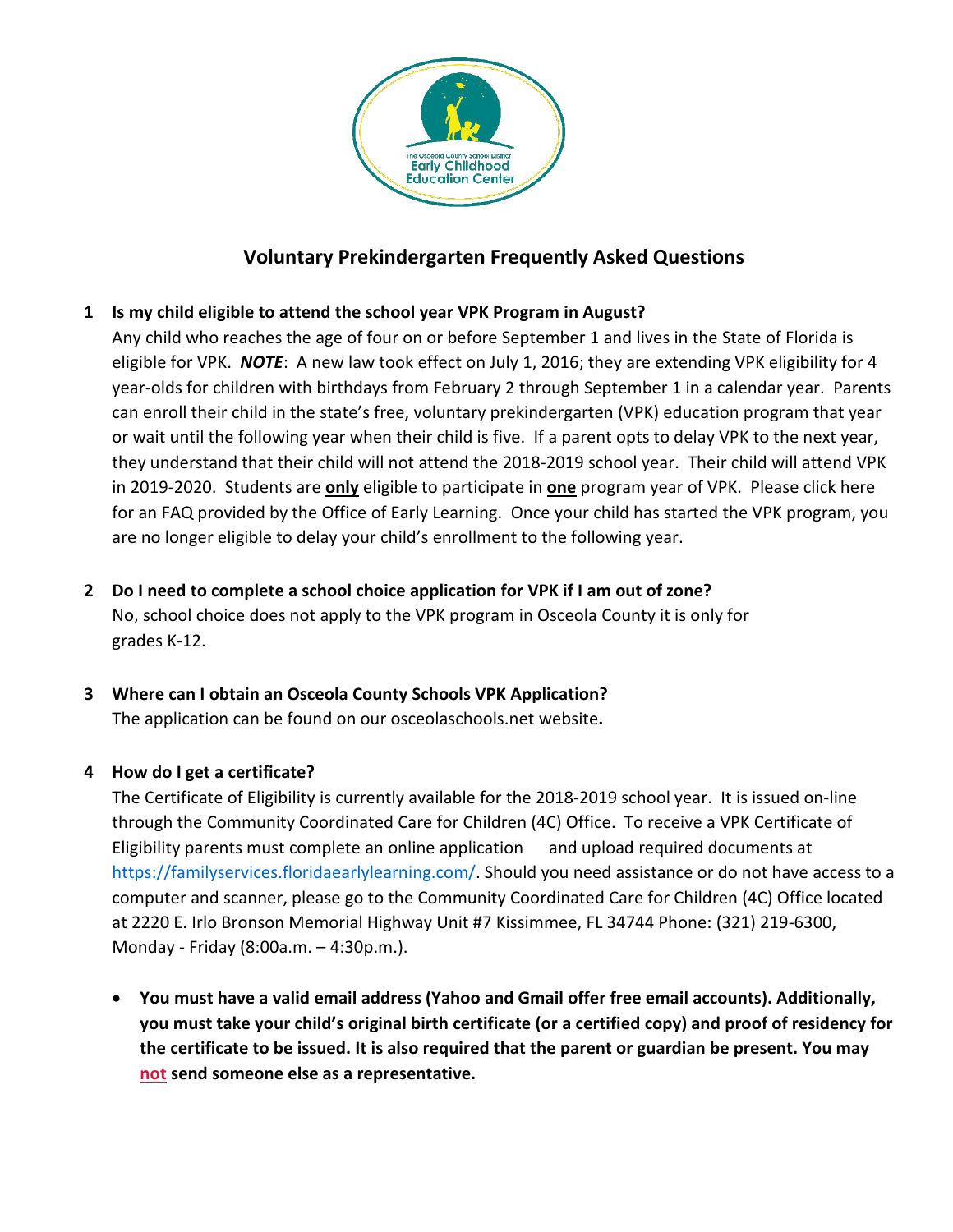## **5 What do I do once I get the Certificate of Eligibility?**

The Certificate of Eligibility must be turned in to the Early Childhood Education Center located at 1200 Vermont Ave St. Cloud, Florida 34769 *on the day of your appointment*. **We will not be accepting the Certificates of Eligibility prior to your appointment.** *NOTE: Any Student on the class list without a certificate may lose that position and will be replaced by another student.* 

## **6 Is there a cost for VPK?**

The Voluntary Prekindergarten program is completely free of charge but you must provide the Certificate of Eligibility. There are several sites that provide extended hours for a fee.

# **7 What about attending the extended learning program?**

Parents may arrange Extended Learning Program (ELP) services for before and after school care directly with the ELP contact at the assigned school.

# **8 What happens if the program is full and my child cannot attend?**

Each class may have no more than 20 children. If your first selection is full then your second selection will be reviewed for availability, if your selection is also full then your third selection will be reviewed if this selection is also at capacity then your fourth selection will be granted.

# **9 What are the hours and calendar of VPK?**

The Voluntary Prekindergarten program operates on the school calendar and with each school's regular hours.

### **10 Do I need to register with the school?**

NO. All VPK children must register at the Early Childhood Education Center in order to attend class. Children may not attend prior to providing all required documentation.

### **11 What documentation do I need to register?**

You may enroll your child only if the Certificate of Eligibility has been received and you provide the following documents at your registration appointment:

- Parent or guardian identification
- Original Birth Certificate or a Certified Copy
- 2 Proofs of Residency (one must be an updated lease or mortgage statement, if you don't have either please contact the department of Student Services at 407-870-4897).
- Florida Immunization Records
- School Physical
- Social Security Number (optional)
- SDOC Employee ID Number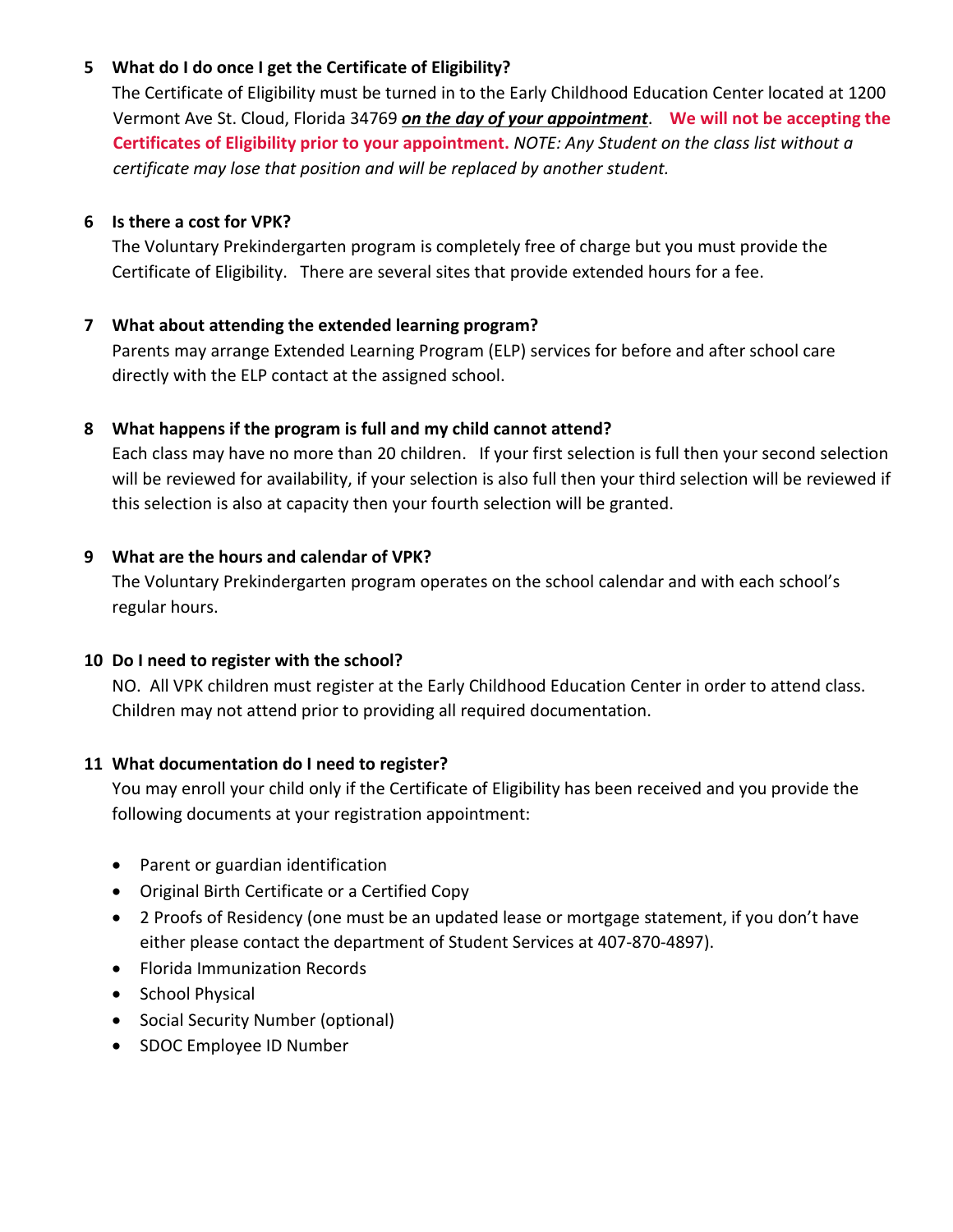#### **12 Where does my child attend VPK?**

Where your child attends is strictly up to you; preschools, faith-based programs, family childcare homes and early learning facilities all participate in the VPK Program. VPK enrollment is based on the county in which you want to attend, NOT on which county you live. You may live in the surrounding county and enroll your child in an Osceola County center through the ELC of Osceola County. You may NOT use an ELC of Osceola certificate/voucher for a provider in another county.

## **13 What if my child can't be served during the school year?**

All children whose parents so desire will be given the Voluntary Prekindergarten Program. If there are children who cannot be served during the school year, a summer VPK program will be provided. The school district must serve all children who have not participated in the school year VPK program during the summer prior to their kindergarten year, if the parent so requests.

### **14 What is the ½-Day Program?**

The State provides funding for 540 hours for the school year program. The ½-Day Program provides the 540-hour program for 3 hours per day for the 180 school days. This is ½ day only for the entire school year.

#### **15 What is the Title I Program?**

This is a combination of VPK State funds and Federal Title I funds being used to provide a full day, full year program to students who qualify for the program. To qualify for this program, you must apply and submit documentation listed on Part 2 of Application. Additionally, your child will participate in an on-site screening process as a part of the eligibility determination. Students will be selected and notified of placement provided the screening has taken place in a timely manner. If not, we will move to the next child on the list. This service is available to Title I schools only. These schools are listed in the **VPK Sites** section of this website.

### **16 Can I transfer my child to another provider?**

The State of Florida allows each VPK enrollee to make ONE transfer only, during the school year. Be sure to visit the center where you want your child to attend to reduce the need for a transfer. You must provide the name of the new center where you want your child to attend and you will be given a transfer certificate at the Community Coordinated Care for Children (4C) Office located at 2220 E. Irlo Bronson Memorial Highway Unit #7 Kissimmee, FL 34744 Phone: (321) 219-6300, Monday - Friday (8:00a.m. – 4:30p.m.).